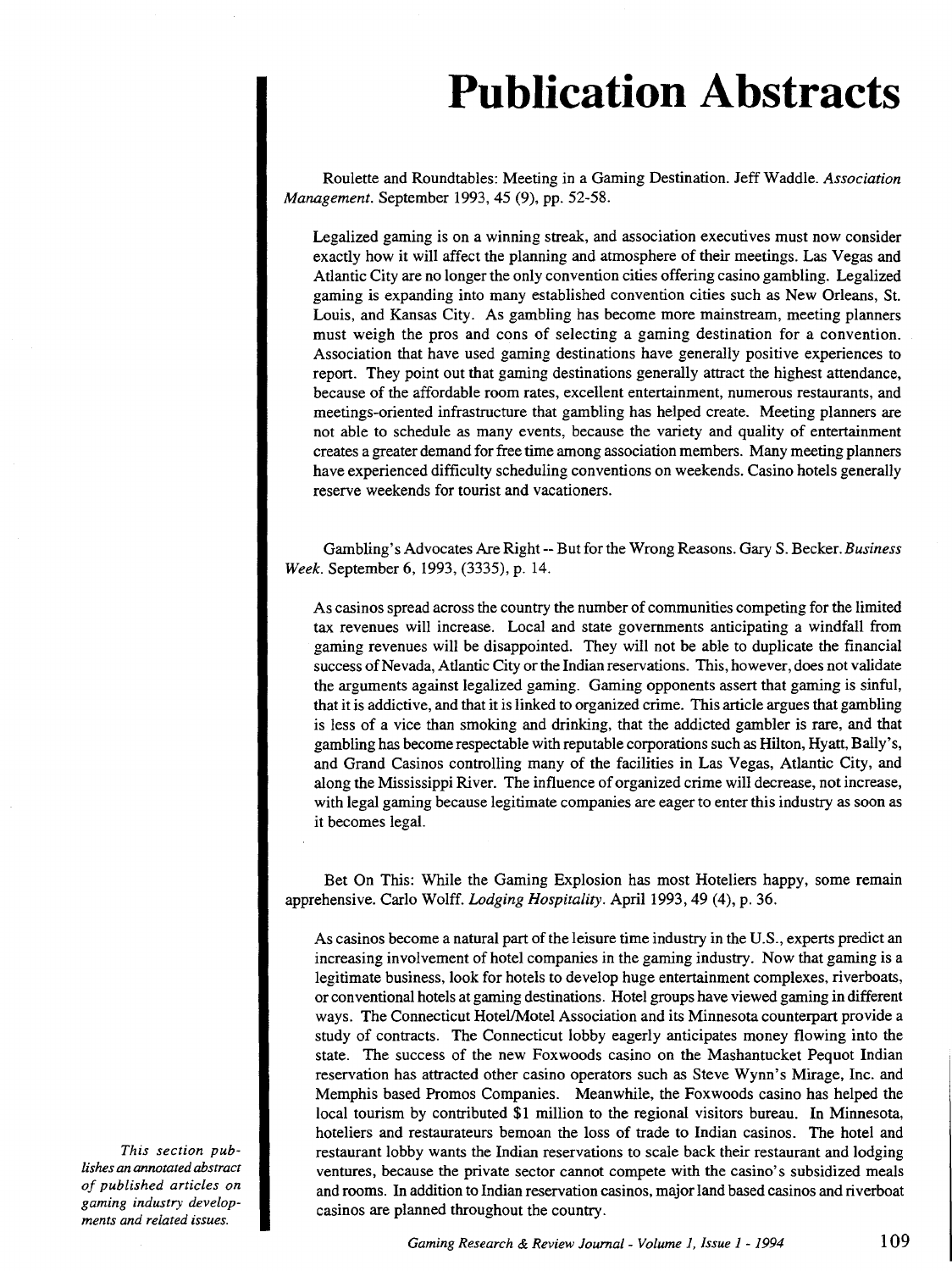Getting In While the Gaming's Good. Timothy N. Troy. *Hotel and Motel Management Magazine.* February 1, 1994, 209 (2), pp. 24-25.

Casino gaming is the hottest ticket in the U.S. hotel market. According to the New York investment-banking firm Smith Barney Shearson, gaming should see an annual compounded growth rate of 8.3 percent through the end of the decade. The reasons for the strong growth are: increased consumer demand and acceptance of gambling; the need for additional state revenues; and explosion of Indian reservation gaming. The gaming boom has prompted companies and traditional markets to shift gears and look for new customer bases. Last Fall, the Luxor, Treasure Island, and the MGM Grand opened in Las Vegas with incentive attractions for families and conventioneers. Beverly Hills-based Hilton Hotels Corporation, Las Vegas-based Circus Circus Enterprises and Caesars World Inc. established a gaming trend when they teamed up to develop the Windsor Casino in Windsor, Ontario. The trend is that hotel and gaming companies are coming together to share the risk of developing casinos.

Casinos Are No Economic Cure-All. William R. Eadington. *The New York Times*. June 13, 1993, p. 13.

Although most of America is still "undersupplied" with casinos, Eadington warns that not every state, city, town or Indian reservation can expect to create a burgeoning tourist attraction. There is a limit to how many casinos and gaming establishments a given population will support. As the casino craze spreads, the promise of new jobs, more tax revenue and more tourism becomes more hollow. Eadington, a Professor of Economics and the Director of the Institute for the Study of Gambling and Commercial Gaming at the University of Nevada- Reno, predicts that each new gaming establishment will outdo its predecessor, which will result in intense competition for the gaming dollar, forcing the less unique and exotic out of business. Places like Las Vegas and New Orleans-- the true "party" towns -- will always survive.

Hotel Companies Catch Gaming Fever. *Building, Design,* & *Construction.* April, 1993, 34 (6), p. 13.

Many segments of the hospitality market, such as standard lodging, are overbuilt. The gaming industry is a high growth market for the first time in fifty years. This has resulted in large hotel companies exploring the gaming market. At the same time, some of that growth is promised in cities that are trying to rebuild their economies with the hope of a high revenue gaming industry. The would-be developers and operators in those cities, such as New Orleans, face public opposition and a punitive state casino tax. As a result, many large hotel companies plan to follow the lead of Hilton, and buy existing properties in well-established gaming cities.

Gaming in the U.S. --A Ten-Year Comparison. Gary K. Vallen. *The Cornell H.R.A. Quarterly.* December 1993, 34 (6), pp. 51-58.

In recent years the growth of legalized gambling in the U.S. has reached a feverish pitch. The increasing acceptance of gaming can be traced to the proliferation of state lotteries. Twenty-nine years ago there were no state lotteries. Today, 35 states run lotteries with a combined national purse that exceeds \$20 billion annually. Many experts believe the popularity of lotteries has opened the door to other forms of legalized gaming. This combined with each state's need for additional tax revenue and the passage of the Indian Gaming Regulatory Act of 1988 fueled the expansion. The IGRA allows American Indian nations to establish gaming on their own reservation provided the state does not expressly prohibit gaming by statute. Of all the forms of gambling, off-track betting showed the highest rate of legalization among states between 1983 and 1993, with Ill percent growth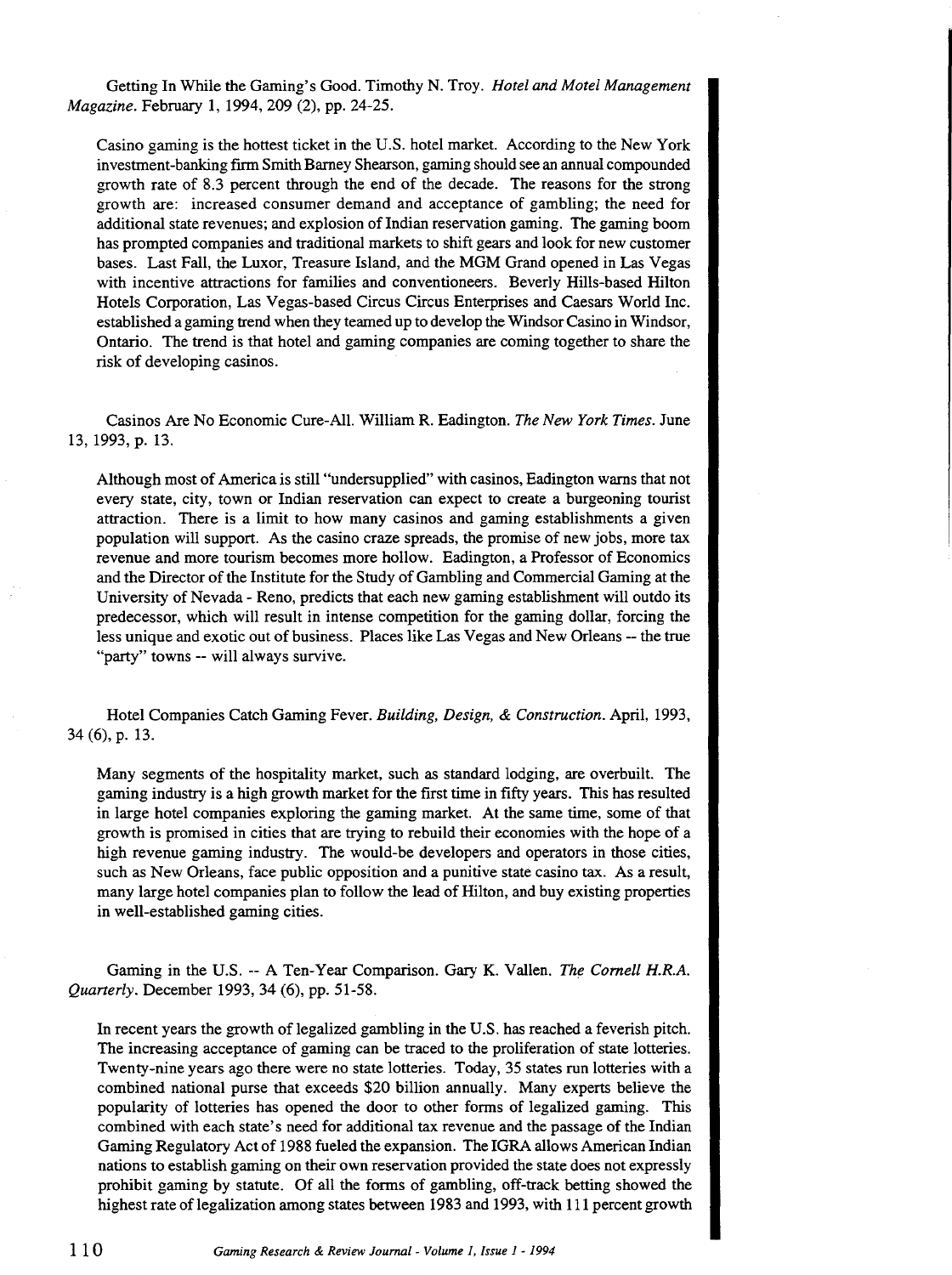rate. The second highest rate of increase is in state lotteries followed by card rooms, casinos, horse racing, greyhound racing, and bingo.

Report Urges Controls on Indian Gaming Industry. *The New York Times.* December 19, 1993, p. 16.

The U.S. Department of the Interior's inspector general's office issued a report on the management of Indian gaming. Twenty states have Indian gaming establishments. Although over 200 tribes manage their own casinos, approximately 70 tribes hire management companies to manage their business. The government found that not only were the tribes charged exorbitant management fees, but that fraudulent activity was not uncommon. Because federal law permits tribes to run their own establishments, Indian gaming is a prime target for illegal activity. Some federal legislators support increased regulation, citing the huge amounts of lost revenue for the tribes as an additional reason.

Fear and Marketing in Las Vegas. Dan Frost. *American Demographics.* October, 1993, 15 (10), p. 19-23.

Las Vegas stands as a testimony to what Americans will produce when the typical restraints of law, money, and natural resources are lifted. Visitors to the city smoke, drink, and gamble with abandon. According to a 1992 study of U.S. casino gaming entertainment by Harrah's Corporation, adults from half of all U.S. households have gambled in a casino at some time in their life. In addition, most Americans say that casino gambling is acceptable for anyone. Of those who visited a casino, half came from just five states: California, New York, New Jersey, Pennsylvania, and Arizona. The median household income of casino patrons was \$35,000, slightly higher than the U.S. average of \$30,126. The median age of the household heads was 49, slightly higher than the U.S. average of 45.

A "Grossly Undersupplied Consumer Product." Mark D. Fefer. *Fortune.* November, 1, 1993, 128 (11), p. 14.

According to gaming industry consultant Eugene Christiansen, "casino gambling is the last grossly undersupplied consumer product in the U.S. There is no end in sight to the expansion." Wall Street investors share this belief as stock prices of the gaming industries 5 major companies increased by 70 percent in 1993. In addition, nearly a dozen casino related initial public offerings were easily sold in 1993. States are anxious to attract casinos for the tax revenues and license fees they will generate. However, not everyone shares the enthusiasm for the casino industry. William N. Thompson, a professor of public administration at the University of Nevada, Las Vegas says "the country is flying blind. He states "the state legislatures believe the tax revenues from gaming is free, but its not free, its just taken from other parts of the economy."

As Gambling Grows Across the U.S., the Industry Seeks to Hit Jackpot on National Political Scene. Rick Wartzman and Pauline Yoshihashi. *The Wall Street Journal.* February 1, 1994, p. A16.

As gambling flourishes across the country, casino interests are increasingly seeking to deal themselves into the national political scene. At present riverboat casinos, Las Vegasstyle casinos, Indian gambling, or video gaming is either operating or is authorized in 25 states, according to the National Conference of State Legislatures. Americans spend \$30 billion a year on legal gambling, and with issues ranging from competition by Indian tribes to potentially tighter federal currency reporting restrictions, many industry insiders agree that they need a political presence. The Nevada Resort Association has employed some heavyweight lobbying muscle over the years including the Duberstein Group and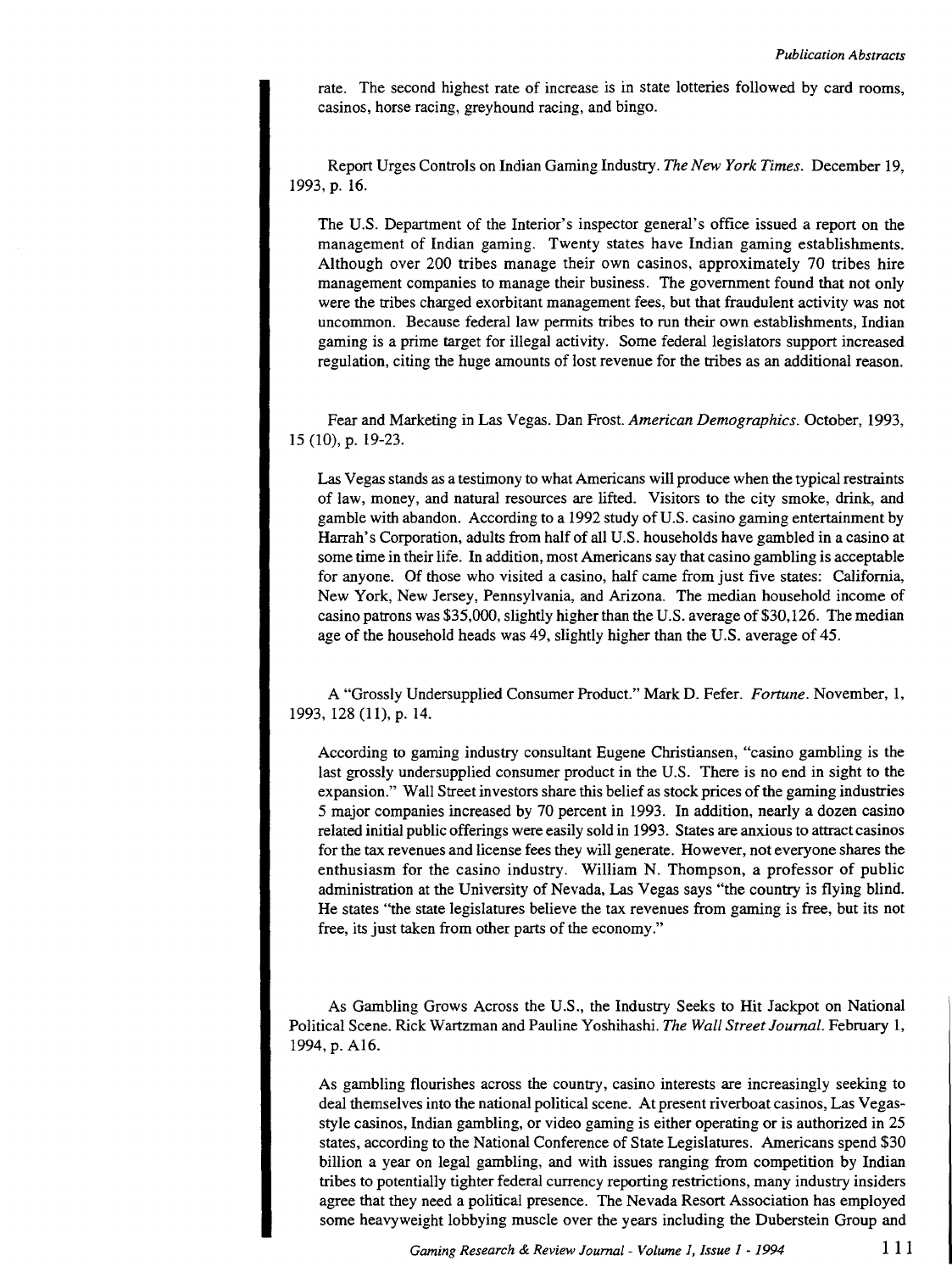Akin, Gump, Strauss, Hauer & Feld. Donald Trump and Several Indian Nations have also hired high profile lobbying firms. In addition to lobbying, the gaming industry is forming political action committees to support republican and democratic candidates. Mirage Resorts and C.E.O. Steve Wynn recently donated \$250 million to the Republican National Committee. Other casinos, such as Palace Station, matched the donation.

Multiplying Indian Casinos Draw Critic's Fire. Shannon Henry. *The Christian Science Monitor.* August 2, 1993, p. 12.

Starting with the media attention given to Donald Trump's assault on the "special treatment" of Indian gaming establishments, other critics have voiced concern over the largely unregulated gaming industry on American Indian reservations. In 1988, Congress passed the Indian Gaming Regulatory Act, creating a National Indian Gaming Commission. Indian businesses are not subject to state taxes or regulation. Although there have been some problems with criminal activity, most tribal leaders have been fairly successful at keeping the problems under control. Many tribes have improved their schools, job training and health care systems with their increased revenue. Others have merely paid out dividends to tribal members. Some critics foresee compulsive gambling as a "new" social ill for Indians, following the problems with alcoholism on reservations. Most critics, however, focus on the lack of regulation and control on the revenue collected at Indian gaming establishments. Donald Trump started a lawsuit over the "preferential treatment" for Indians. The concern of the private sector is focused on controls in the industry and fair competition. The concern of the public sector, as revealed in most proposed federal legislation, is individual states' needs to reclaim control over the economy in their states, and control over illegal activity.

Mississippi Tourism Hits Jackpot With Casinos. Ernest Blum. *Travel Weekly.* March 28, 1994, 53 (23), pp. 1, 77.

What was once the poorest county in the entire United States now boasts a thriving "dockside" casino industry. Tunica County, Mississippi, thirty-five miles south of Memphis on the Mississippi River, has six dockside casinos, with thirteen expected by the end of 1994. Mississippi legalized dockside gambling in 1990. Dockside gambling was chosen over the more common riverboat concept on the theory that keeping casinos on the water limits their impact on local communities, and the stationary platform was thought to be preferable to the "riverboat" casino, because it is more accessible from land. From the opening of Mississippi's first casino in 1992, the industry has been thriving. Casinos are only allowed on the Mississippi River, and on the Gulf Coast. Cities like Biloxi, Gulfport, and Vicksburg have seen a large increase in the tourist travel. The state's tax revenues increased as well. Mississippi will actually have a budget surplus in 1994. In fact, the tourism industry in Mississippi doubled in just eighteen months. Mississippi has begun to promote tourism, which is expected to further increase tourist traffic. The state's approach to dockside gambling is to integrate it with the existing tourist attractions related to traditional cultural and historic sites.

Gambling as Salvation (1): Le Grand Palais. *Economist.* November 20, 1993, 329 (7838), p. 27.

The city of New Orleans is no stranger to vice, so it is no surprise that the city is now looking at gambling as a new source of pleasure. Louisiana Governor Edwin "fast Eddie" Edwards and New Orleans Mayor Sidney Barthelemy are convinced that casinos will bring in badly needed revenue and stable jobs. Both are working hard to bring casinos to the city, but it has not happened yet. A land based development called the Grand Palais is planned for the historic warehouse district. The developer, Christopher Hemmeter, along with co-owners, Harrah's Casino Management, and Jazzville, a consortium of city and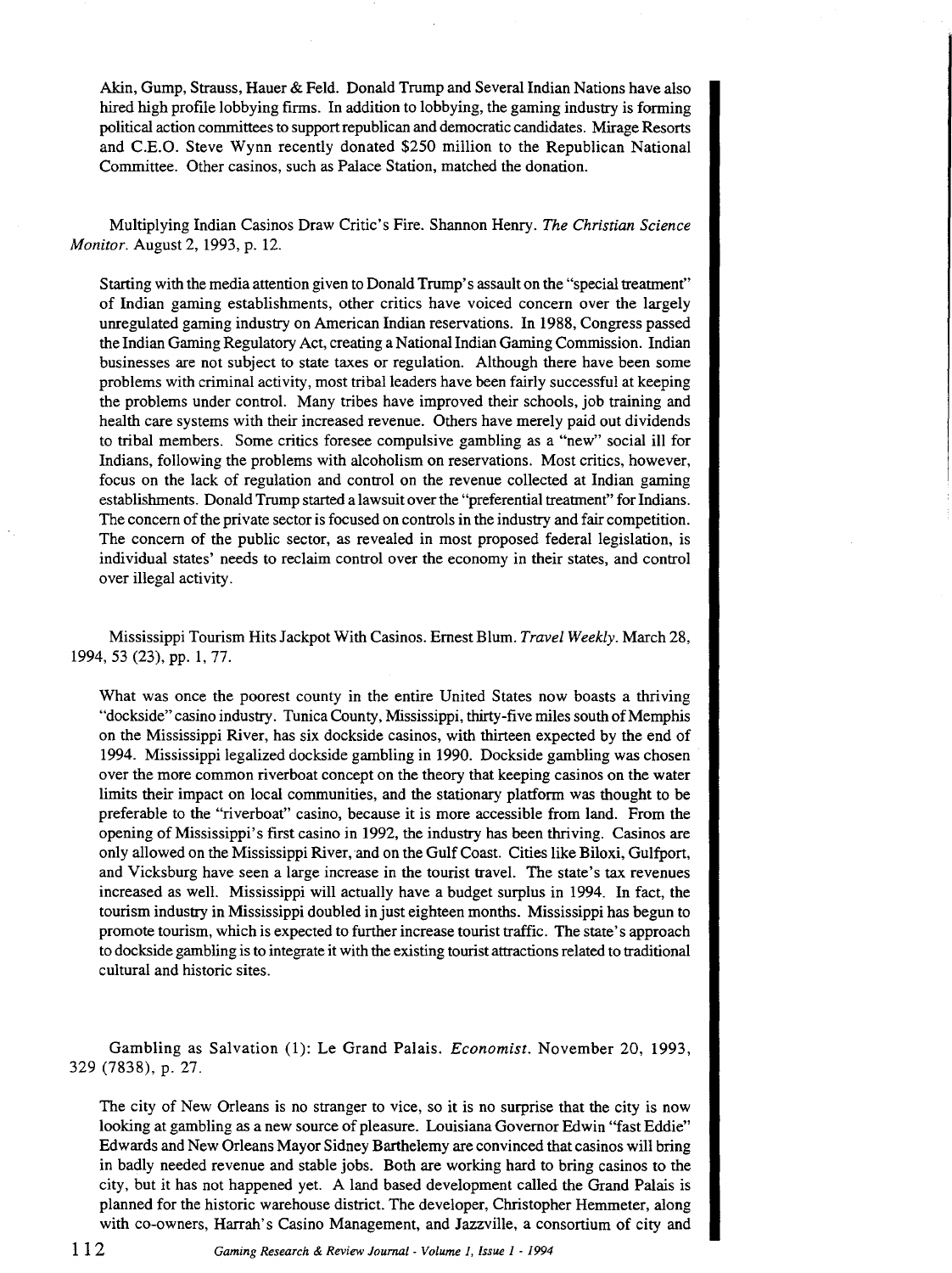state business leaders, have run into several obstacles. Conservationists oppose the tearing down of a block of converted historic warehouses. Also, a local group is questioning the city's authority to lease the land to the casino owners and operators. The group, represented by attorney Thomas Tucker, claims that because of an 1850's land dispute, if the land is not in public use as streets, the ownership reverts to the original owners or their descendants. Despite these challenges, the casino is scheduled to open in January 1995. If and when it does, it will face competition from six riverboat casinos moored on the Mississippi River and casinos in the nearby city of Gulfport, Mississippi.

Lady Luck is My Co-Pilot for Foreign Travelers: Gambling to Take Wing on Non-U.S. Carriers. Jennifer Lawrence. *Advertising Age.* November 22, 1993, 64 (49), pp. 1, 39.

The usually in-flight activities of reading, working, and resting may soon be replaced by gambling as airline cabins are transformed into raucous casinos on non-U.S. carriers. Electronic poker, video blackjack, and other gaming devices might be available on Transbrazil Airlines, Virgin Atlantic Airways and other foreign carriers as soon as 1994. Virgin Atlantic Airways, working with Caesars World and Hughs-Avicom, expects to have video poker and video blackjack available on flights from London to Hong Kong and Tokyo by February 1994. Singapore Airlines and Transbrazil Airlines will follow suit the same year. The electronic gaming will include a menu driven system with instructions offered in English, Chinese, and Japanese. Before playing, gamblers will buy a smart card that will record debits and credits. U.S. law prohibits domestic carriers from providing gaming on any flights, within the country and internationally. This, however, could change. Northwest Airlines is lobbying for less restrictive laws to establish a level playing field for international competition. Northwest is also working with Hughs-Avicom and Caesars World in developing the technology and equipment. In addition, Northwest and Caesars World will begin developing joint marketing programs.

Gambling Gumbo. Graham Button, Rita Koselka. *Forbes.* January, 17, 1994, 153 (2), p. 48.

Louisiana's foray into legalized gambling has proved to be nothing less than a tragicomedy of scandal and political chicanery, with Louisiana Governor Edwin Edwards holding down center stage. The governor's four children were all involved in companies seeking business from the new riverboat gambling industry. A state ethics board investigated and ruled that the children were legally barred from doing business with the riverboats. This sparked a Grand Jury Investigation of the riverboat gambling industry and the Louisiana Riverboat Gaming Commission, which grants preliminary riverboat gambling permits. The commission, in the past, has neglected well-financed and experienced applicants such as ITT Sheraton and Donald Trump in favor of inexperienced but politically well connected operators. Also, Governor Edwards was investigated by the state ethics board for potential conflict of interest with Caesars World, owner of Caesars Palace casino in Las Vegas. The governor accepted a free trip to Caesars Palace in November of 1993 to gamble and attend a heavy weight championship fight. At the time Caesars World was a partner in a proposed riverboat deal. Caesars World subsequently pulled out of the deaL The conflict of interest also effected the award for the operator of a land based casino in New Orleans. State regulators awarded the gambling license to a group led by Promos Companies, despite the fact that Caesars World originally was slated to develop the project. The conflicts of interest and political intrigue have soured the Louisiana voter on gaming. The majority of the state's voters would now discontinue all forms of gaming approved in recent years, except the lottery.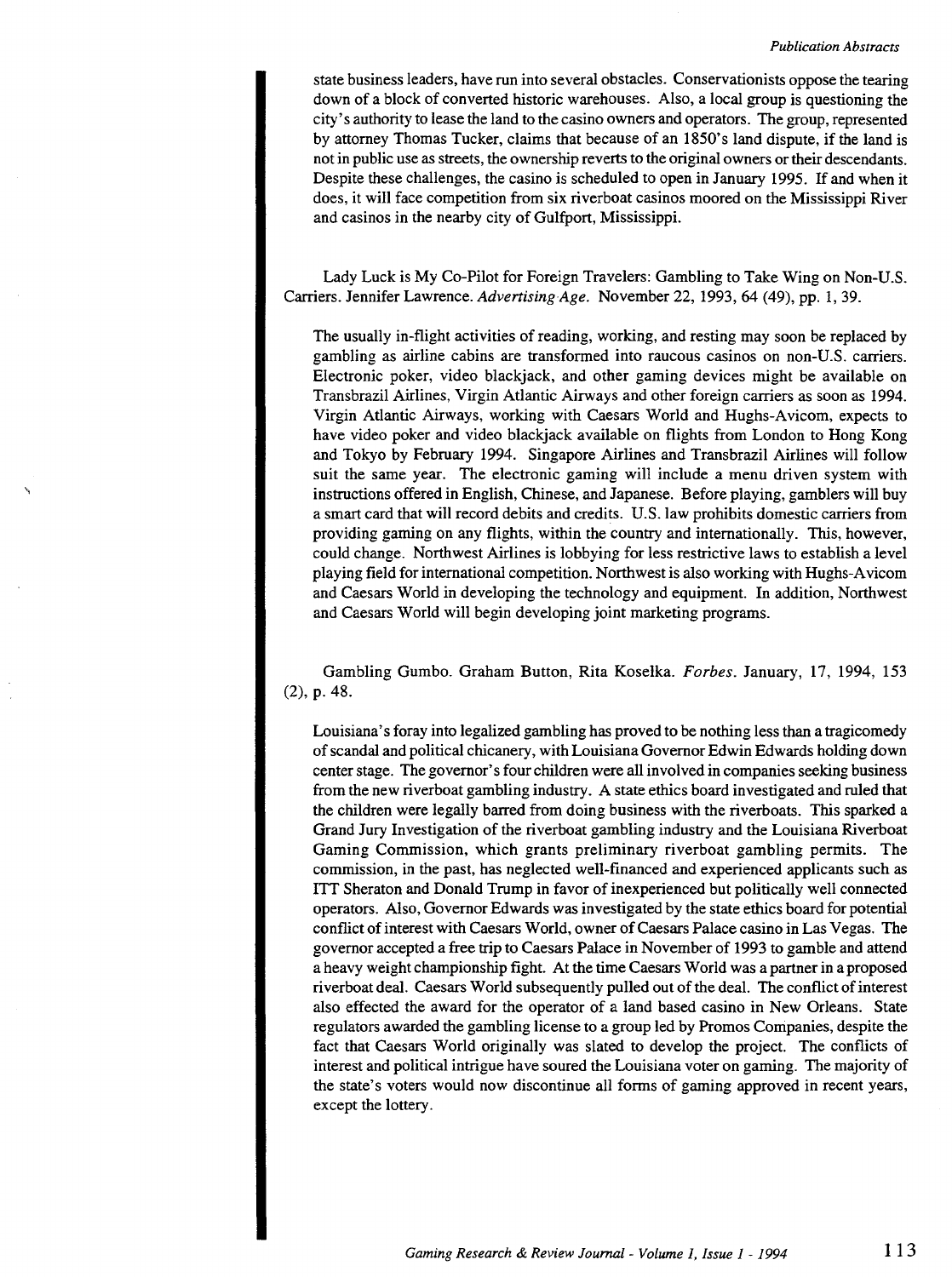High-Tech Wagering: Jackpot or Jeopardy? Joseph Magitta. *Computerworld.* February 7, 1994, 28 (6), p. 1, 28-29.

Gambling opponents fear that new computer and network technologies are ushering in a dangerous era of electronic wagering. The new and emerging technologies include computerized keno and video poker games, 800 and 900-call services, multimedia racetrack systems and interactive gaming channels on the "information superhighway." Critics fear that gambling on T.V. will make it too easy for people to gamble away all their assets. Ronald E. Anderson, chairman of the ethics task force of the Association of Computing Machinery says technology professionals have a clear responsibility to question if any computer system has a harmful impact on society. Gaming supporters argue there are relatively few problem gamblers, and the new forms of computerized gaming provide billions of dollars in new state and local tax revenue. Legalized gaming provides players more opportunities for entertainment, and allows federal regulators tighter control of what had often been illegal gaming. Still, many Americans feel some oversight is needed. In a recent Gallop Poll, 61 percent said President Clinton should establish a national task force on gambling.

Few Insurers Gambling on Riverboat Casinos. Gavin Souter. *Business Insurance.* January 17, 1994, Vol (iss), p. 3, 27.

Gaming vessels are now one of the biggest issues in marine insurance coverage. There are about 30 to 35 riverboat casinos currently operating and another 110 are on the drawing board. The new vessels are presenting new challenges to risk managers and insurance underwriters. Low deductibles, inadequate premiums and the lack of established loss figures has made many insurer shy away from riverboat coverage. Only six insurers in the United States and even fewer in the London market are willing to take on the risk. Insurance usually combines hull and liability coverage. The average deductibles for liability coverage have increased from \$5,000 in 1991 to \$10,000 today, with some as high as \$25,000. The type of risks that a riverboat faces depends on its location. Vessels in Missouri remain at the dockside, which means they are extremely large and hold more gamblers, resulting in greater liability risk. Riverboats in Illinois are smaller but are navigable, so there is greater exposure to catastrophic risks. In Louisiana, the vessels are exposed to hurricane risks. The nature of a riverboat casino is of concern to many insurers. With alcohol served and many elderly customers on board, the probability of slips and falls is great. In addition, when casino patrons lose, they are more likely to file a claim to recoup their loses. Finally, insurers are concerned about employee liability on the riverboats, which can have between 150 and 300 employees on board. Compensation for employee injuries is governed by the Jones Act, a federal maritime law, rather than state workers compensation statues. Under the Jones Act, benefit payments are likely to be higher, because there is no schedule of benefits and every claim can be litigated by the injured worker.

The Strip Search for a New Identity. Alice Bumgarner *.ASTA Agency Management.* August 1993, 62 (8), pp. 64-72.

Welcome to the New Las Vegas. Andrew E. Serwer. *Fortune.*  January 24, 1994, 129 (2), pp. 102-105.

Will Too Many Players Spoil the Game? Ronald Grover. *Business Week.* October 18, 1993, (3333), pp. 80, 82.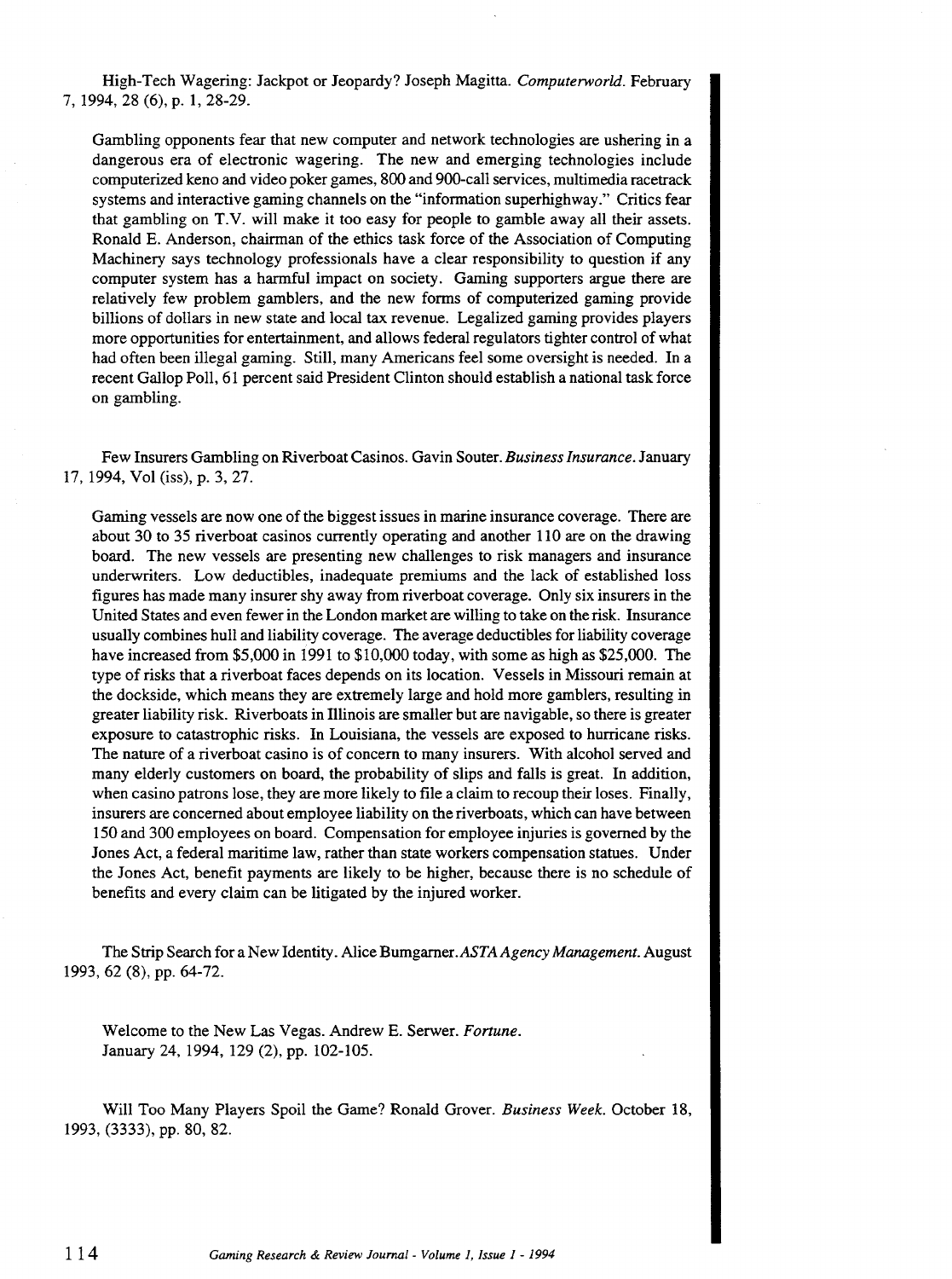Rich Pot: The Gambling Industry Rakes It In as Casinos Spread Across the U.S. Pauline Yoshihashi. *The Wall Street Journal.* October 22, 1993, p. A1, A8.

Casino Boosts Sydney as Gateway City. Lisa Murray. *Hotel and Motel Management Magazine.* June 21, 1993, 208 (11) p. 4, 56.